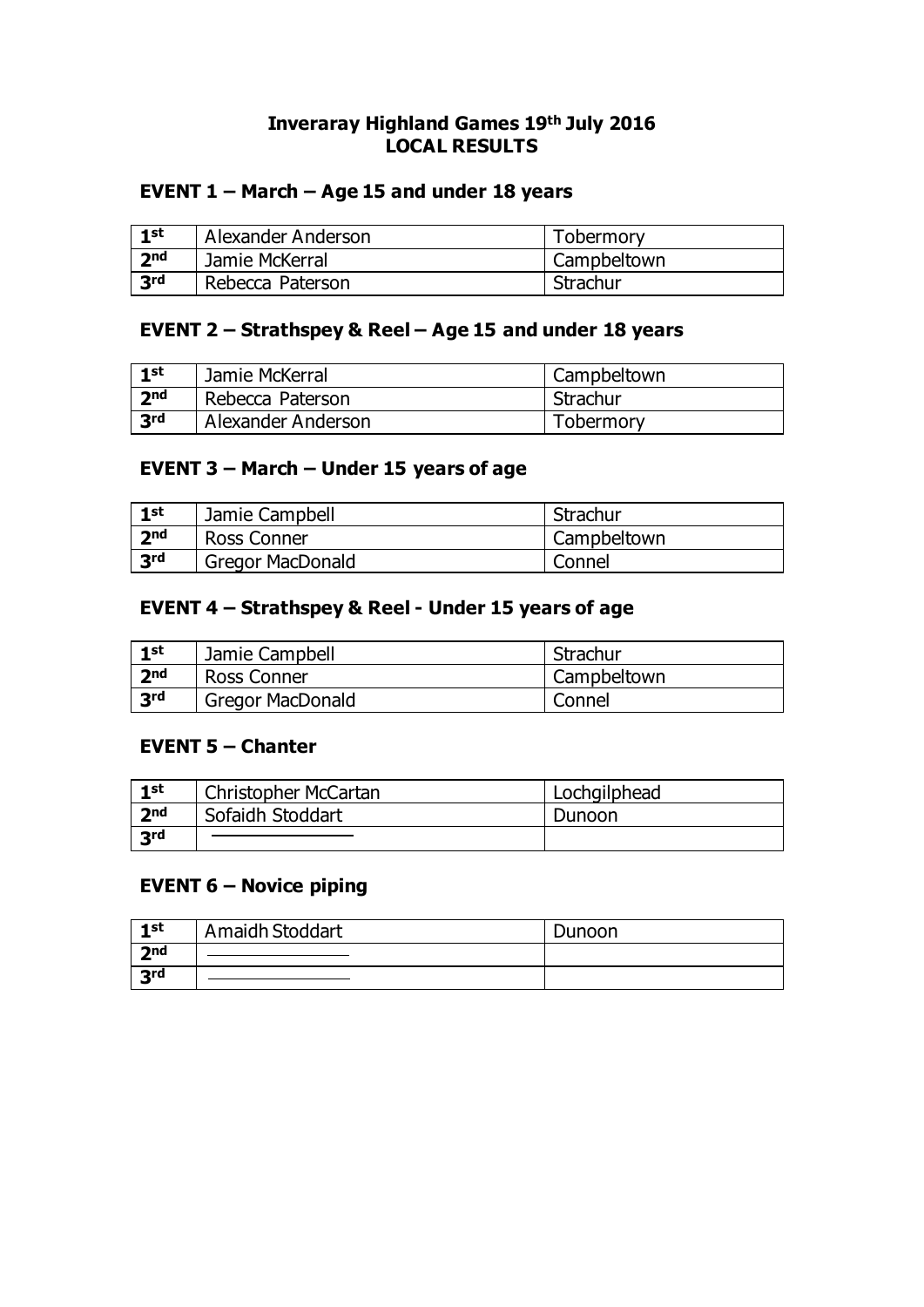### **Inveraray Highland Games 19th July 2016 JUNIOR EVENTS – OPEN**

### **EVENT 7 – March – Under 18 years**

| 1st             | Harry McLachlan | Aberfeldy  |
|-----------------|-----------------|------------|
| 2 <sub>nd</sub> | Douglas Mair    | Kinross    |
| 3rd             | Finlay Frame    | Fairlie    |
| 4 <sup>th</sup> | Lewis Russell   | Livingston |

### **EVENT 8 – Strathspey & Reel – Under 18 years**

| 1st               | Douglas Mair     | Kinross    |
|-------------------|------------------|------------|
| 2 <sub>nd</sub>   | Lewis Russell    | Livingston |
| $\overline{3}$ rd | Harry McLachlan  | Aberfeldy  |
| 4 <sup>th</sup>   | Donald C Stewart | Stewarton  |

### **EVENT 9 – Piobaireachd – Under 18 years**

| 1st             | Harry McLachlan  | Aberfeldy  |
|-----------------|------------------|------------|
| 2 <sub>nd</sub> | Donald C Stewart | Stewarton  |
| $R^2$           | Lewis Russell    | Livingston |
| 4 <sup>th</sup> | Finlay Frame     | Fairlie    |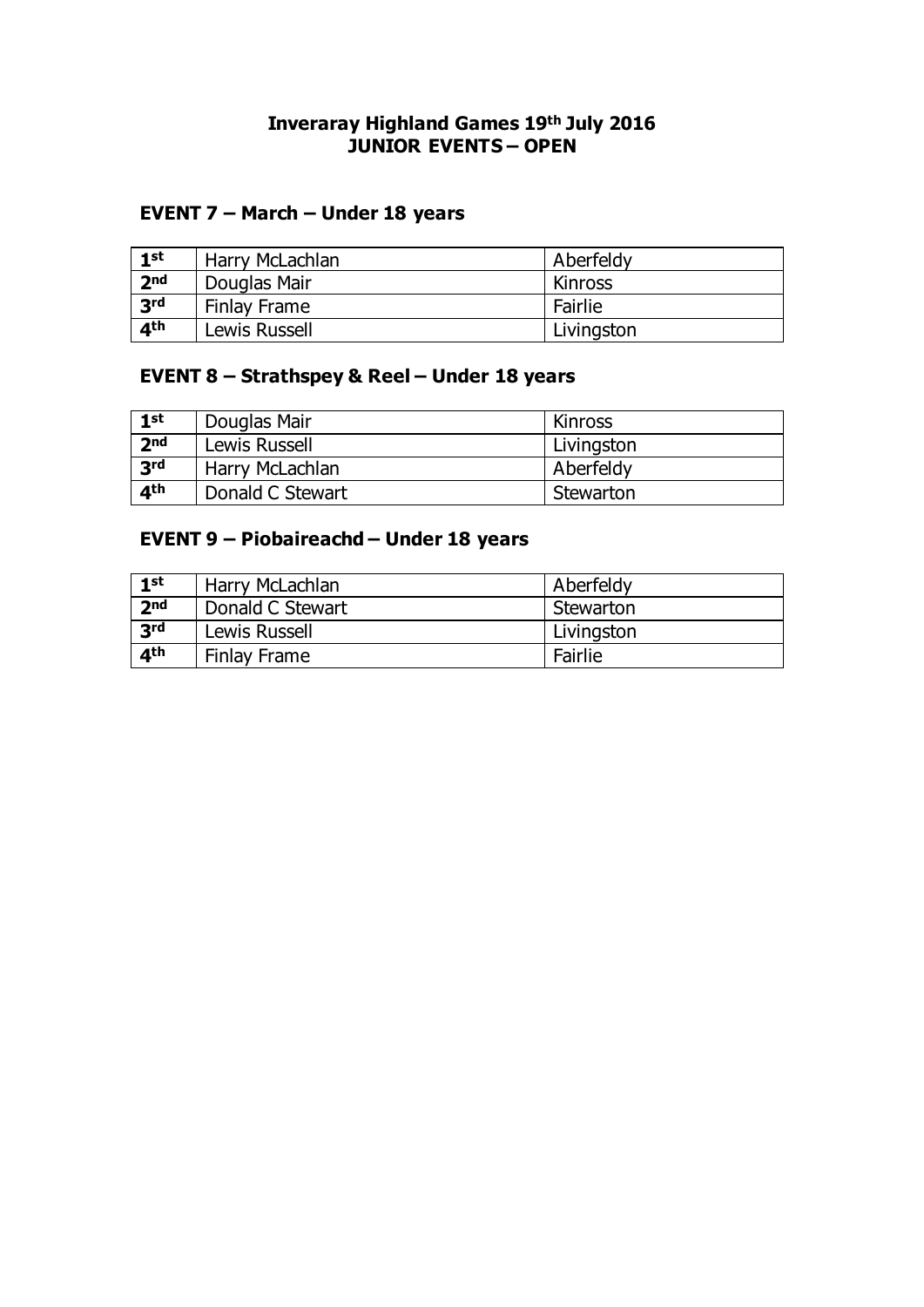### **Inveraray Highland Games 19th July 2016 SENIOR PIPING A GRADE – OPEN**

### **EVENT 10 – Piobaireachd**

| 1 <sup>st</sup> | Finlay Johnston         | Glasgow    |
|-----------------|-------------------------|------------|
| 2 <sub>nd</sub> | Roddy MacLeod           | Glasgow    |
| 3rd             | <b>Cameron Drummond</b> | Edinburgh  |
| 4 <sup>th</sup> | Callum Beaumont         | Linlithgow |
| 5 <sup>th</sup> | Angus D MacColl         | Connel     |
| 6 <sup>th</sup> | Faye Henderson          | Edinburgh  |

# **EVENT 11 – March**

| 1 <sup>st</sup> | Stuart Liddell              | Inveraray          |
|-----------------|-----------------------------|--------------------|
| 2 <sub>nd</sub> | Roddy MacLeod               | Glasgow            |
| 3rd             | Alasdair Henderson          | Glasgow            |
| 4 <sup>th</sup> | Callum Beaumont             | Linlithgow         |
| 5 <sup>th</sup> | <b>Allan Russell</b>        | Fife               |
| 6 <sup>th</sup> | Steven Gray/Graham Drummond | Lockerbie/Bathgate |

## **EVENT 12 – Strathspey & Reel**

| 1 <sup>st</sup>            | Stuart Liddell         | Inveraray       |
|----------------------------|------------------------|-----------------|
| 2 <sub>nd</sub>            | Angus D MacColl        | Connel          |
| 3rd                        | <b>Alan Russell</b>    | Fife            |
| 4 <sup>th</sup>            | Finlay Johnston        | Glasgow         |
| $\overline{\mathbf{5}}$ th | <b>Graham Drummond</b> | <b>Bathgate</b> |
| 6th                        | Jonathan Greenlees     | Glasgow         |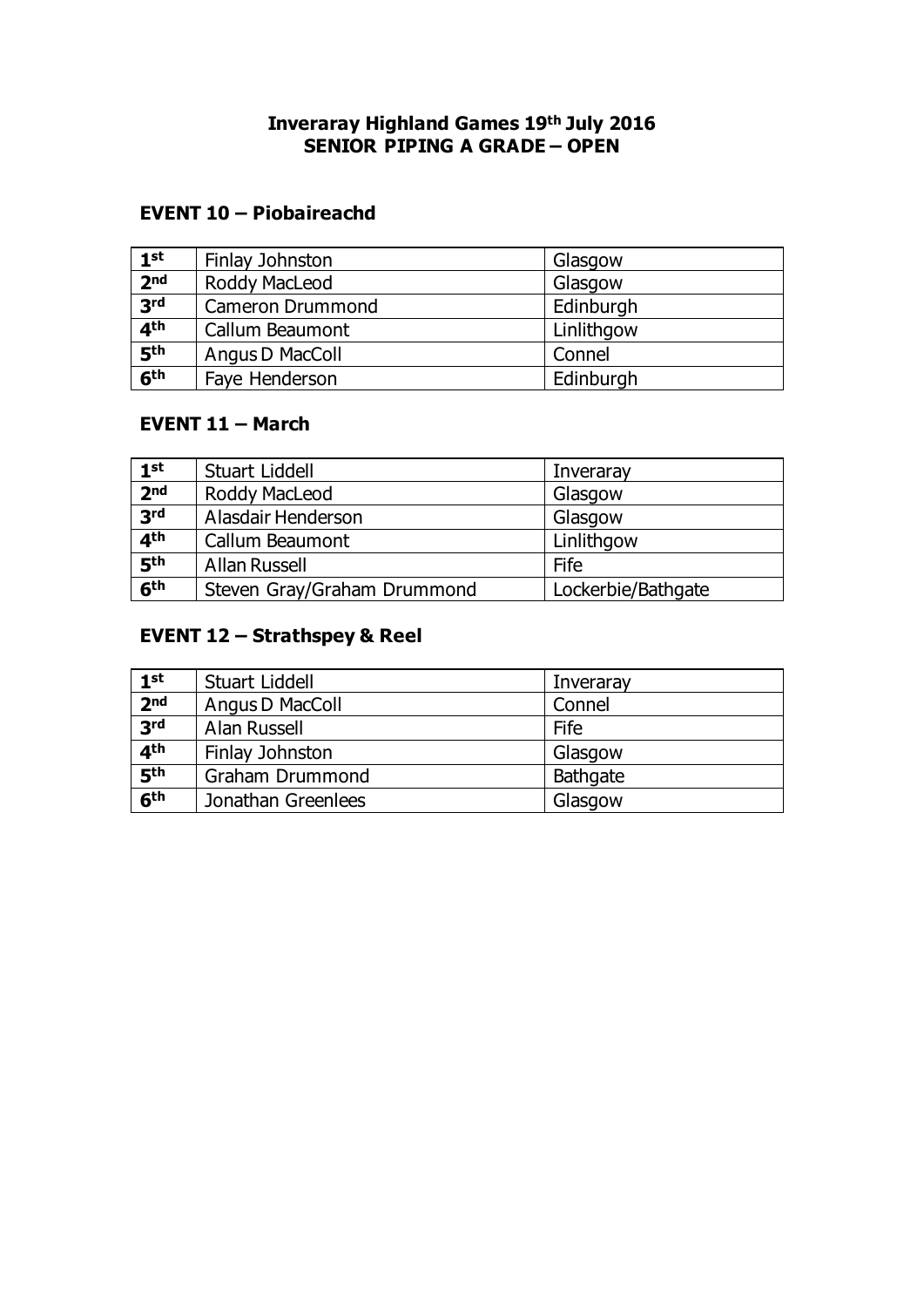### **Inveraray Highland Games 19th July 2016 SENIOR PIPING B GRADE – OPEN**

### **EVENT 13 – Piobaireachd**

| 1 <sup>st</sup> | <b>Connor Sinclair</b>   | Crieff        |  |
|-----------------|--------------------------|---------------|--|
| 2 <sub>nd</sub> | <b>Graham Mulholland</b> | Dundonald     |  |
| 3rd             | Ashley McMichael         | Antrim        |  |
| 4 <sup>th</sup> | Andrew Hall              | Glasgow       |  |
| 5th             | Jamie Elder              | Auchtermuchty |  |
| 6 <sup>th</sup> | <b>Ross McCrindle</b>    | Edinburgh     |  |

## **EVENT 14 – March**

| 1 <sup>st</sup> | Calum Watson           | Edinburgh          |
|-----------------|------------------------|--------------------|
| 2 <sub>nd</sub> | <b>Callum Moffat</b>   | Lockerbie          |
| 3rd             | <b>Glenn Ross</b>      | <b>County Down</b> |
| 4 <sup>th</sup> | <b>Connor Sinclair</b> | Crieff             |
| 5 <sup>th</sup> | Euan Dewar             | Oban               |
| 6 <sup>th</sup> | <b>Andrew Hall</b>     | Glasgow            |

## **EVENT 15 – Strathspey & Reel**

| 1 <sup>st</sup> | Glenn Ross               | <b>County Down</b> |
|-----------------|--------------------------|--------------------|
| 2 <sub>nd</sub> | <b>Connor Sinclair</b>   | Crieff             |
| 3rd             | Callum Watson            | Edinburgh          |
| 4 <sup>th</sup> | <b>Graham Mulholland</b> | Dunkeld            |
| 5 <sup>th</sup> | Callum Moffat            | Lockerbie          |
| 6 <sup>th</sup> | Faye Henderson           | Edinburgh          |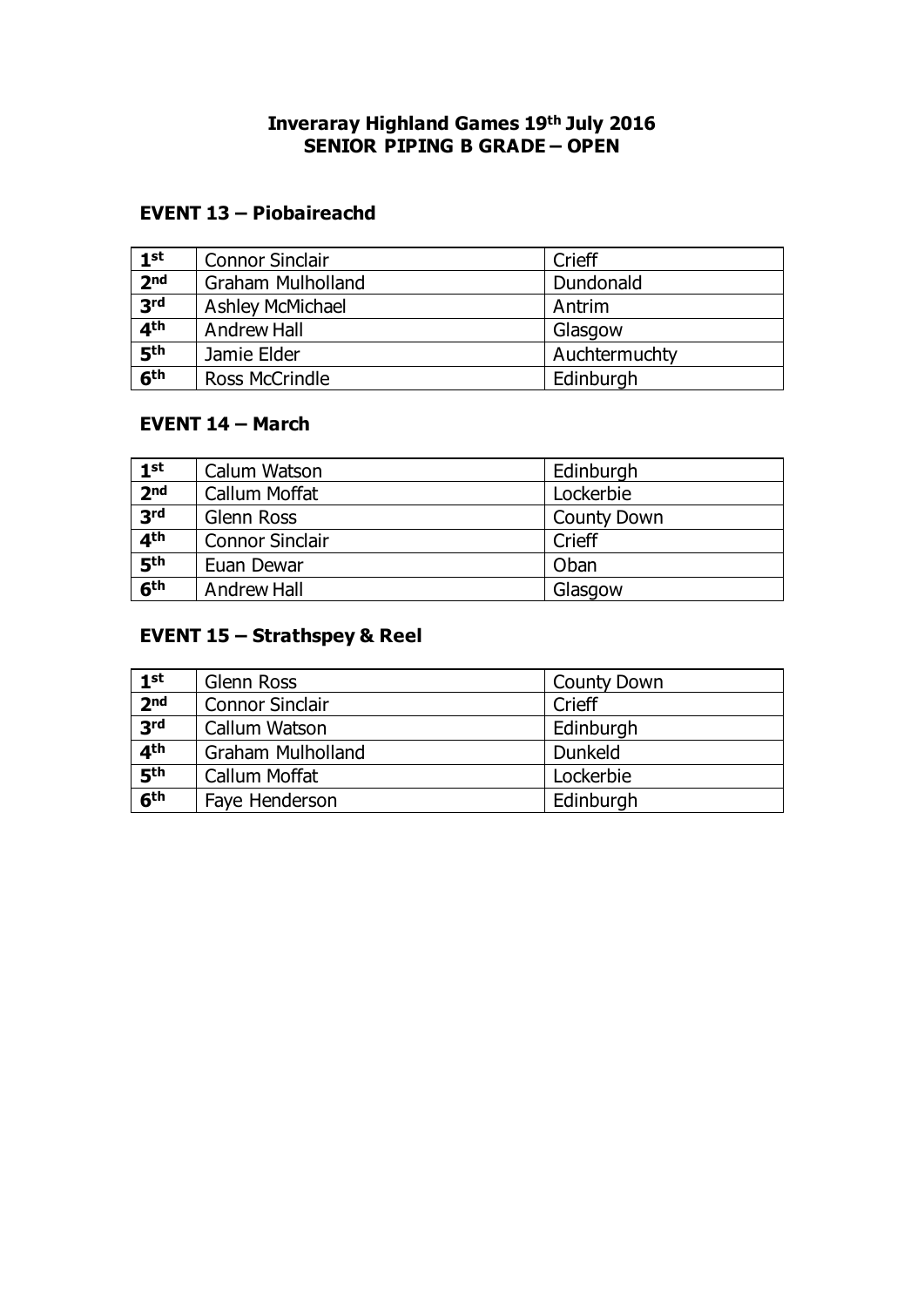### **Inveraray Highland Games 19th July 2016 SENIOR PIPING C GRADE – OPEN**

### **EVENT 16 – Piobaireachd**

| 1 <sup>st</sup> | Euan McNab           | Dunoon             |  |
|-----------------|----------------------|--------------------|--|
| 2 <sub>nd</sub> | <b>Bobby Durning</b> | Massachusetts, USA |  |
| 3rd             | Chris Lee            | Glasgow            |  |
| 4 <sup>th</sup> | Ben Mulhearn         | Dundonald          |  |
| 5th             | Connor Jardine       | Cairnhill          |  |
| 6 <sup>th</sup> | Jan Belak            | Germany            |  |

## **EVENT 17 – March**

| 1 <sup>st</sup> | Daniel McDermott   | Rothesay  |
|-----------------|--------------------|-----------|
| 2 <sub>nd</sub> | <b>Edward Gaul</b> | Dundee    |
| 3rd             | Connor Jardine     | Cairnhill |
| 4 <sup>th</sup> | Ben Mulhearn       | Dundonald |
| 5th             | Gordon Barclay     | Inverness |
| 6 <sup>th</sup> | Euan McNab         | Dunoon    |

## **EVENT 18 – Strathspey & Reel**

| 1 <sup>st</sup>            | Connor Jardine     | Cairnhill        |
|----------------------------|--------------------|------------------|
| 2 <sub>nd</sub>            | Chris Lee          | Glasgow          |
| 3rd                        | <b>Edward Gaul</b> | Dundee           |
| 4 <sup>th</sup>            | Daniel McDermott   | Rothesay         |
| $\overline{\mathbf{5}}$ th | Gordon Barclay     | <b>Inverness</b> |
| 6th                        | Ben Mulhearn       | Dundonald        |